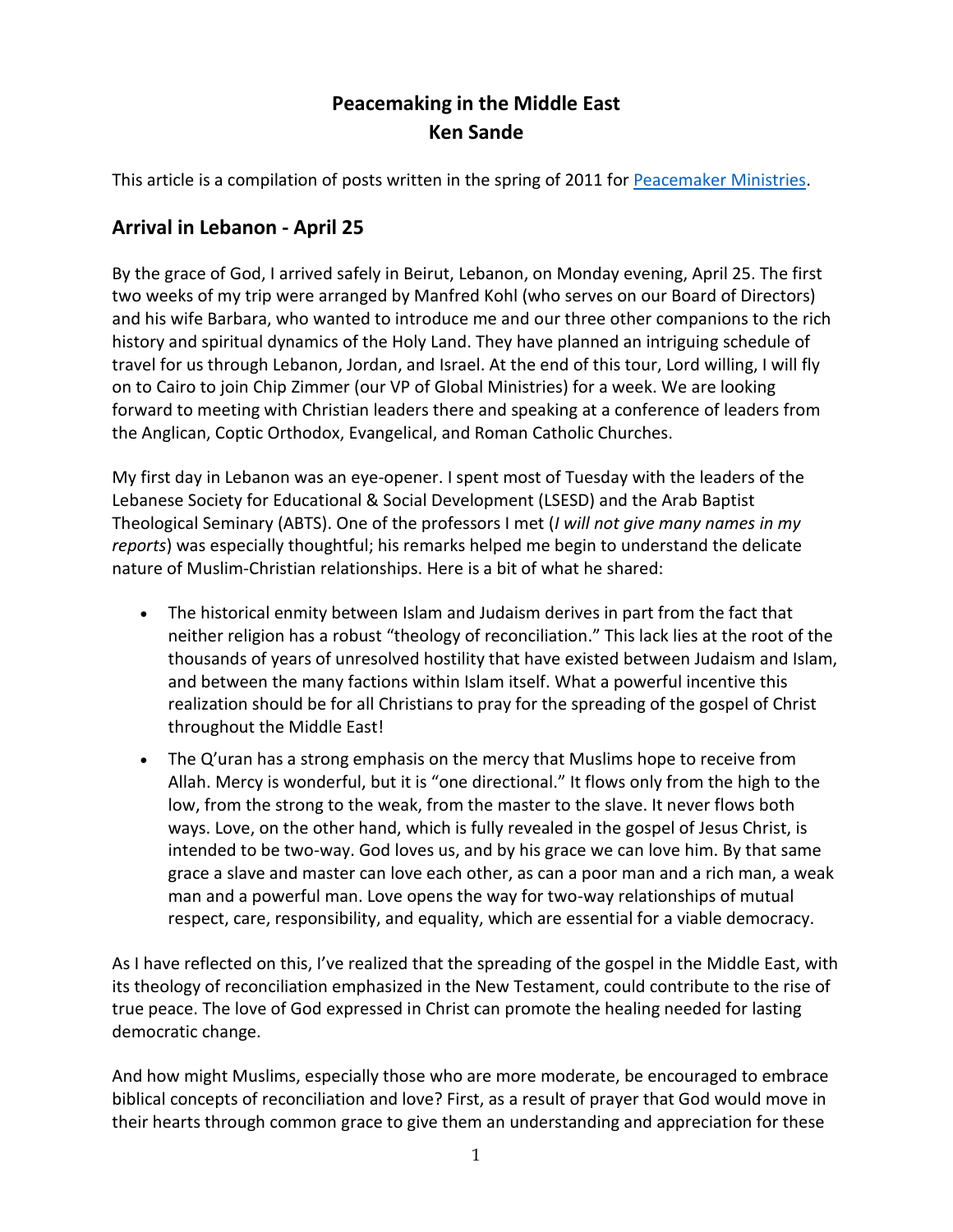qualities, which are so much a part of his character and glory (see Exod. 34:6-7). And second, by praying that the Lord would give his church in the Middle East and all believers around the world the grace to live out these qualities of love and reconciliation in our relationships with one another and with our neighbors, Muslim or otherwise.

The need for the church to lead by example hit me powerfully as I gave a lecture on biblical peacemaking at ABTS on Tuesday evening. While talking afterward with students, faculty, and local pastors, I learned that unresolved conflicts are wreaking havoc in many Christian marriages, churches, and ministries in Lebanon. I heard stories of divorces (sometimes highprofile church leaders), estranged families, domestic abuse, fragmented churches, and conflict in the workplace and with neighbors—and I was powerfully reminded of stories I hear when I speak in the U.S. and in other countries.

But the stakes here are especially high. If Christians here learn to live out the reconciling power of the gospel in their personal relationships, they can play a significant role in promoting reconciliation and healing among their Muslim neighbors.

So, please pray for the church here and for me as I travel through the region in the days ahead. Please pray that God would help me to discern what role he would like Peacemaker Ministries to play in this process. I want to learn from others' experience and wisdom and discern ways that we might be able to work together to play some small part in fulfilling the prophecy in Isaiah:

*In that day there will be a highway from Egypt to Assyria. The Assyrians will go to Egypt and the Egyptians to Assyria. The Egyptians and Assyrians will worship together. In that day Israel will be the third, along with Egypt and Assyria, a blessing on the earth. The LORD Almighty will bless them, saying, "Blessed be Egypt my people, Assyria my handiwork, and Israel my inheritance."* (Isaiah 19: 23-25, NIV)

## **More Adventures in Lebanon - April 30**

So many adventures in just a few days! Here are just a few:

- Having a Lebanese driver who likes to pass the car in front of him on a two-lane highway, while that car is already passing the car in front of him! Yup, three cars side by side on a two lane highway … with a fourth car coming straight at us. We survived the first time, then the second, then the third … and finally I realized that this is simply how people get around in this fast-moving country.
- Visiting Jeita Grotto, an enormous cave complex found only recently, just a few miles north of Beirut. Its size reminded me of the caves of Moria shown in the movie The Fellowship of the Ring. But instead of being dark and foreboding, this cave is stunningly beautiful, sculpted by the hand of God from molten rock.
- Standing on the parapet of the Crusaders' fortress in Byblos, the oldest city in the world, and looking down at ruins left by 17 different civilizations over the past 8,000 years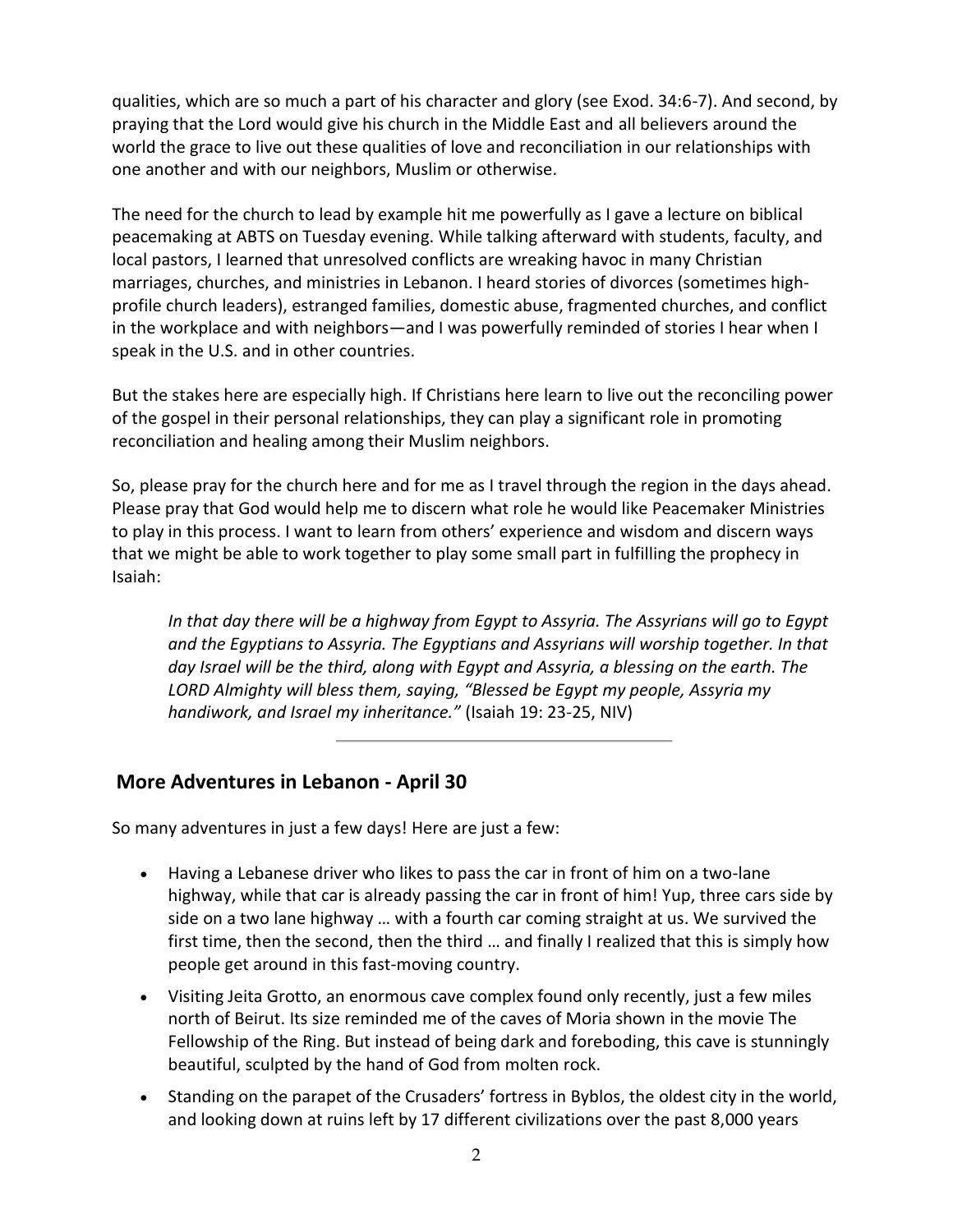(including Phoenician, Babylonian, Assyrian, Persian, Greek, Hyksos, Roman, Byzantine, Ottoman, and French). Civilizations come and go but the Word of the Lord stands forever!

- Having lunch in a café just eight miles from the Syrian border, in a town whose loyalties lie with Hezbollah. Even though both of these terms raise apprehensions in most American hearts, I felt completely safe. Every person we met was warm and friendly, and many were eager to have a conversation with "an American." I know there are intense and often deadly politics rippling throughout this land, but my impression is that the vast majority of people simply want to have a job, raise a family, and live in peace. May God grant that wish.
- Walking through the ruins of Baalbeck, an enormous Roman temple complex in the Bekaa Valley, over the mountains east of Beirut. This is the largest and best preserved Roman temple left in the world. It took 250 years to build, and appallingly, the work was accomplished by ten generations of 100,000 slaves. Some of the foundation blocks weigh 800 tons (1.6 million pounds). Hundreds of granite columns weighing several tons each were transported all the way from the upper Nile in Egypt, being dragged on bronze rollers 250 miles from the Mediterranean coast. As we walked through this incredible complex, one of my companions, Ray Cureton, had a profound insight. Given the awe-inspiring size of this structure and the political power and religious devotion of those who built it, just think how courageous the apostle Paul was to walk into cities with such temples and boldly proclaim, "I will tell you of the one true God, who made the heavens and the earth …!" May God give all of us such faith and boldness in proclaiming the Savior of the world.
- Witnessing the amazing contrasts of Beirut itself. When we drove downtown for dinner, we passed shelled out hulks of buildings that have still not been repaired since the 2006 Lebanon war. And yet just a few blocks away is a gleaming complex of new office buildings, stores, and restaurants that rival the most modern of cities. Everywhere we walked there were laughing children, smiling parents, and romancing couples … some robed in stylish but traditional Muslim dress, and others in blue jeans and the most modern of fashions. People from very different faiths live peacefully in a city that has been repeatedly reduced to rubble during religious wars.

Please pray that our visit here will contribute in some small way to the Church's ability to promote and preserve this peace between the diverse peoples of this land, but more than that, to give witness to One who is building a kingdom that will last forever.

#### **A Visit to Jordan - May 2**

On Thursday we flew from Beirut to *Amman*, *Jordan*. The people here are warm and energetic. Their exuberance is vividly illustrated by a marvelous dance that was videotaped at their national airport—the [video](http://www.youtube.com/watch?v=VEp29GS1VXI&feature=related) has been viewed nearly a million times!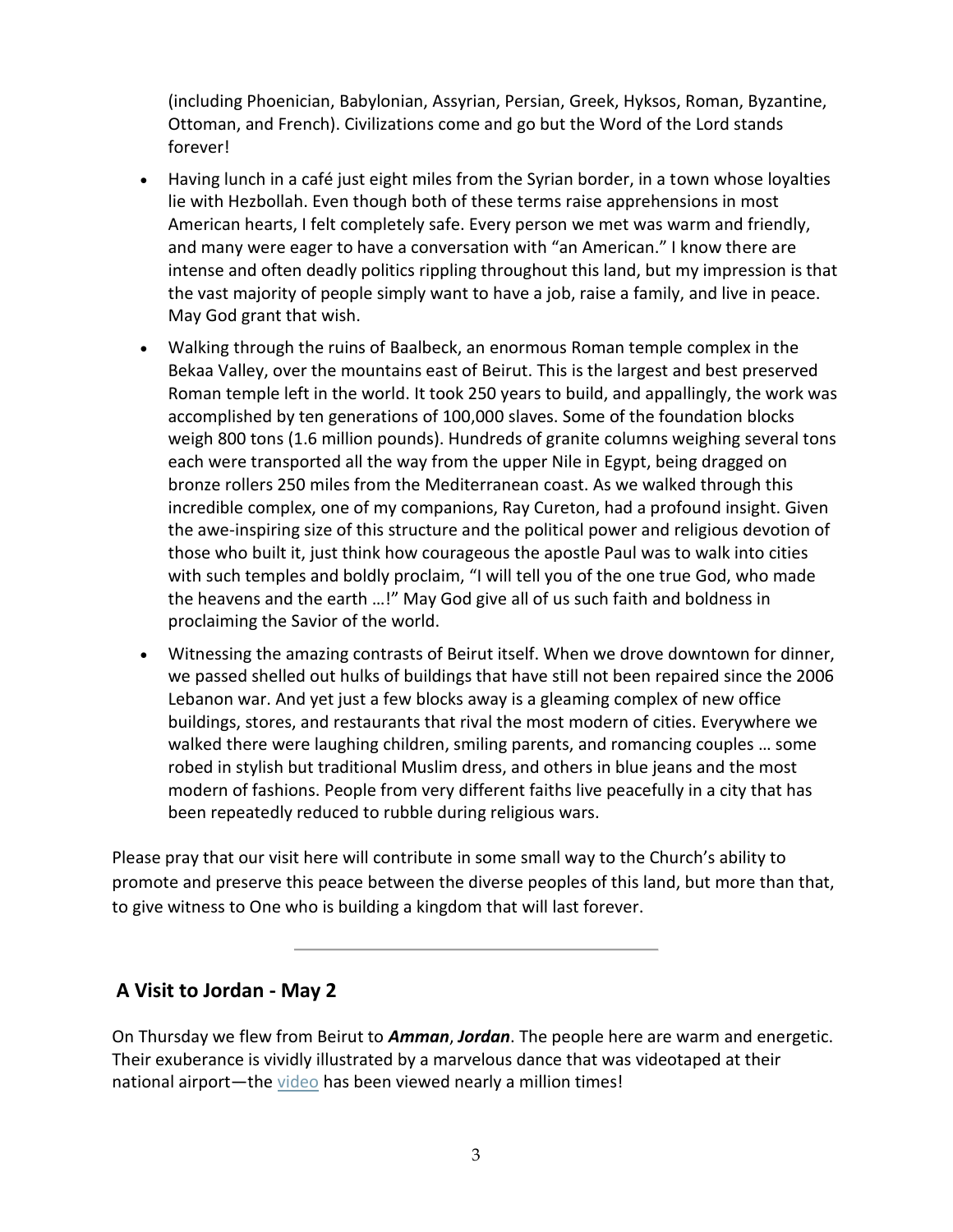We were greeted at the gate by our Muslim guide, *Nazir*, who whisked us through customs and saw to our every need for the next two days. He explained that because Jordan has no oil reserves or other major natural resources, the country has invested in educating their people. Many Jordanians go on to get advanced degrees and serve as engineers, doctors, and lawyers in other countries, sending much of their income home to support their families and the development of their country. We stayed in a new part of the capital, where all of the buildings are made with well-fashioned limestone, which maintains comfortable inside temperatures year round.

On Friday we drove south from Amman to *Madaba, the "City of Mosaics*.*"* The churches in Madaba are renowned for their mosaics; the most famous is in the Greek Orthodox Church and contains over two million pieces of colored stones. We stopped in a local school for a demonstration of how mosaics are made. A 3'x3' mosaic can take one person five weeks to construct! A disabled artisan showed me a beautiful piece he had just completed. He explained that he is one of many people the government has trained to build mosaics at home as a means of fulfillment and livelihood. Really cool!



From there we drove west through the land where *Ruth the Moabitess* lived before she journeyed to Israel with Naomi. I tried to imagine the faith and courage she must have had as she walked the dusty hills with her mother-in-law to a distant and uncertain land. Her commitment of loyalty to Naomi and the living God has always been an inspiration to me:

"Don't urge me to leave you or to turn back from you. Where you go I will go, and where you stay I will stay. Your people will be my people and your God my God. Where you die I will die, and there I will be buried. May the LORD deal with me, be it ever so severely, if anything but death separates you and me" (Ruth 1:16-17).

We soon arrived at *Mount Nebo*, which sits on the edge of the high plateau to the west of the Jordan Valley. It was here that God brought Moses so he could look across the Jordan into the Promised Land before he died. The site is marked by a church dating to the 4<sup>th</sup> Century, whose floor is covered with incredible mosaics. As we stood on the crest of the mountain looking west, we could see the green valley of the Jordan, the Dead Sea, Jericho, and the hills of Jerusalem in the far distance. As I gazed across this panorama, I wondered how Moses felt when he stood there thousands of years ago, knowing God was about to fulfill his promise to bring his people into their promised home, yet at the same time realizing he would not journey with them but would die and be buried on the mountain. It was a sobering moment for



me. I prayed that God would give me a measure of that same faith and obedience, so that I can energetically fulfill all he has called me to do, and yet be glad to hand off the work of leading Peacemaker Ministries to a new "Joshua" someday.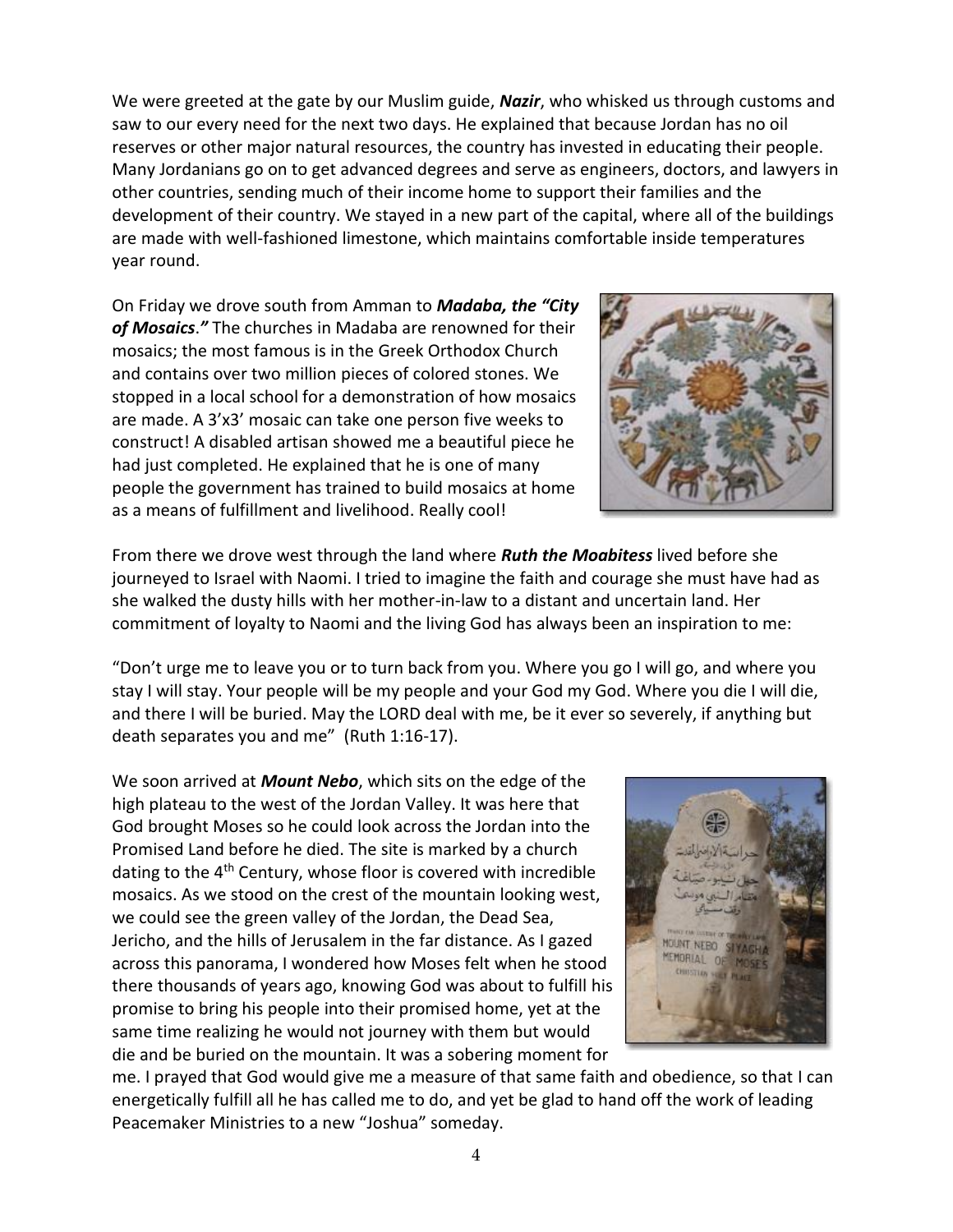The next morning we drove north of Amman to a retreat center, where I gave a two-hour talk to a gathering of faculty, students, and pastors associated with *Jordan Evangelical Theological*

*Seminary (JETS).* This seminary graciously published our Arabic translation of *The Peacemaker.* We had a wonderful time together, exploring ways that they could live out biblical peacemaking in their families, churches, and communities as a witness to fellow believers and their Muslim neighbors.

Our guide sat through the entire talk, hearing the gospel repeatedly as I explained how it informs every aspect of peacemaking. He warmly accepted an Arabic copy of*The Peacemaker* when we parted at the Jordan/Israel border later that afternoon. Please pray with me that God will use our time together to open his heart to the love of Christ.

Saying goodbye, we cleared customs and crossed the *Jordan River*, whose waters have flowed through the history of the Bible. So many of the heroes of our faith crossed these banks, including Abraham, Isaac, Jacob, Joseph, Joshua, John the Baptist, and Jesus. As refreshing and life-giving as these waters have been to generations of people, I thought of the greater life and refreshment all people can find in Christ himself, who poured himself out to give us "a spring of water welling up to eternal life" so that we will never thirst again.

## **Time in Israel (Part 1) - May 6**

Web access has been limited the last few days, so I've not been able to get my reports out as quickly as before. I'll divide our time in Israel into two reports.

We crossed the Jordan on Saturday, April 30, and drove through miles of well-irrigated fields to *Tiberius*. This beautiful town rests on the western shore of the *Sea of Galilee*. As I stood on my balcony looking over the lake at the Golan Heights that evening, I was moved by the realization that Jesus looked up the same waters and green hillsides as he traveled this region during the early days of his ministry. Chilly as the waters were, I had to take a swim in the lake that was so much a part our Lord's life.

Sunday morning we drove a mere 15 minutes to the *Mount of Beatitudes*, where Jesus delivered his "Sermon on the Mount." Sitting in the shade of a large tree on the top of the hill (Jesus probably spoke from the foot of the hill, which is shaped like an amphitheater), I read Matthew 5, 6, and 7 as though for the first time. Inside the chapel, I took special note of the stained glass window that read, "Beati Pacifici" (Blessed are the peacemakers). "May this be true," I prayed, "especially in this troubled land." Our group of six then gathered in a cool garden for devotions and a communion service that I will remember for the rest of my life, for this was a place walked by the very One who gave his body and blood for me.

Returning to our van, we drove to *Capernaum* within 5 minutes (everything was so close!). There is little certainty about the exact location of many biblical sites, but this a place where scholars and archeologists generally agree that they have located the actual foundation stones of Peter's home and the local synagogue. Rivers of grace flowed through our Lord in this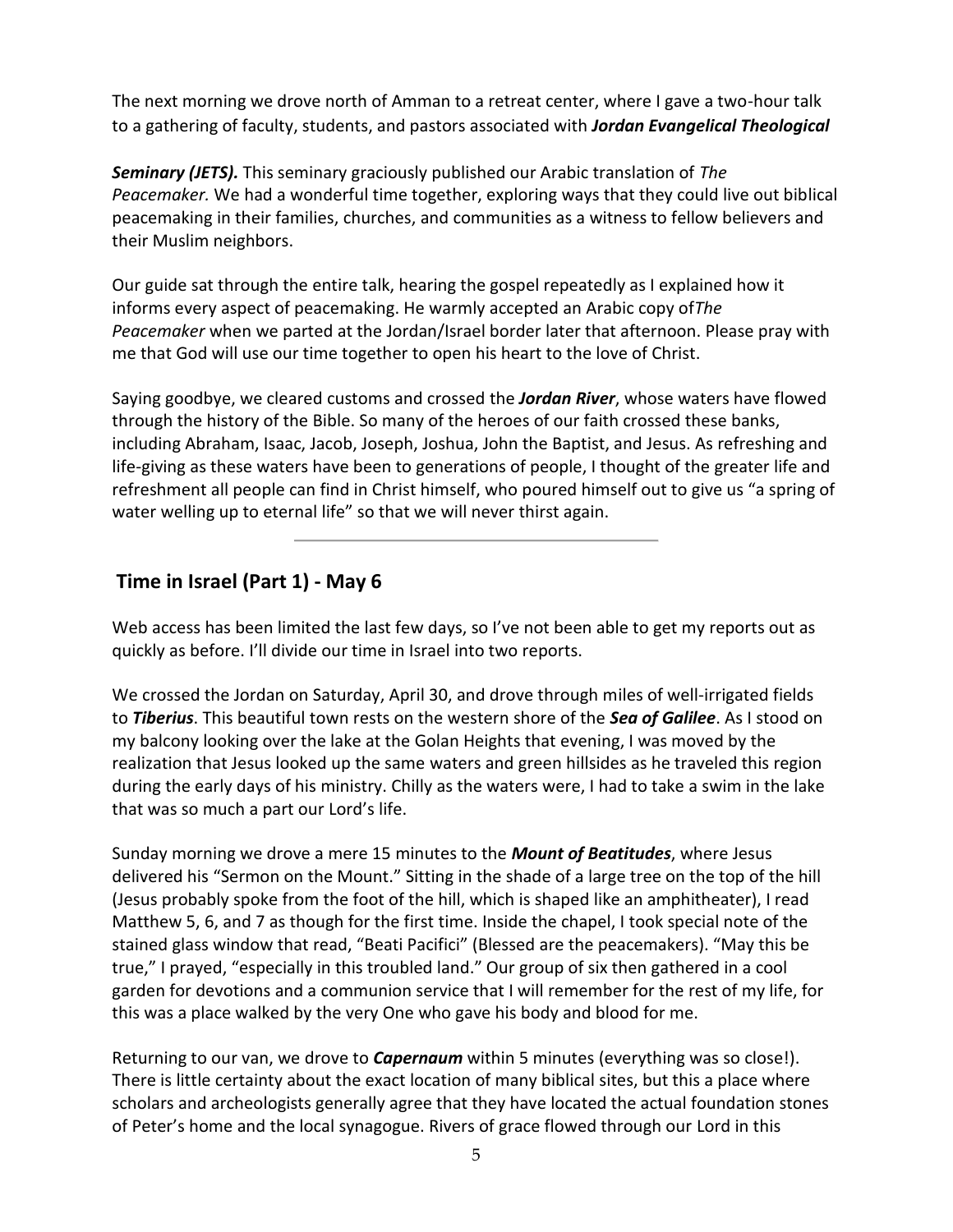community. He called Peter, James and John out of their boats to become fishers of men. He healed the centurion's servant, Peter's mother-in-law, and the paralytic who was lowered through the ceiling. He called Matthew out of his tax collector's booth into apostolic ministry. And he traveled and taught in all of the towns surrounded the lake. I sat alone on the edge of the lake, where Jesus may have stood when he called Peter to beach his boat, and read Matthew 8 and 9 with a whole new appreciation.

On Monday, we drove to *Mount Tabor*, where Jesus was transfigured before his apostles, giving them a foretaste of what we can look forward to on the day of our own resurrection. Looking out from the crest of the mountain, we could see the fertile Jezreel valley, rich with crops and memories of many Old Testament events, including Elijah's race with the chariot of Ahab, the stealing of Naboth's vineyard, and Jezebel being devoured by dogs.

A few miles away, we entered *Nazareth*, where Mary was told she would give birth to Immanuel, and Jesus learned to be a carpenter. As in all of the holy sites in this land, a grand church has been built over the supposed site of the annunciation. Its walls are decorated with dozens of beautiful mosaic and painted pictures of Mary and the baby Jesus. As much as I respect the significance of this stone building and the labor of love that went into its adornments, I found something even more wondrous in Nazareth: *living stones*. I spent most of the afternoon with an old friend, Botrus Monsour, Director of the Nazareth Baptist School, his brother Badir, a local businessman and prominent church leader, and Badir's remarkable wife, Rula. Their family roots go back many generations in this land, and in spite of the pressures that come from being a "minority within a minority" (Christian Arabs), they are passionate about giving witness to our Lord Jesus Christ. In doing so, they are fulfilling the promise given in 1 Peter 2:4-5:

*As you come to him, the living Stone–rejected by men but chosen by God and precious to him–you also, like living stones, are being built into a spiritual house to be a holy priesthood, offering spiritual sacrifices acceptable to God through Jesus Christ.*

All three of these people impressed me, but I especially admired *Rula*. A petite and soft-spoken woman, she earned a law degree before marriage, and then earned a master's degree in conflict resolution and mediation at Tel Aviv University while serving her husband, raising three small sons, and working as a public prosecutor for 13 years (the first Arab female in Israel to hold such a post). She recently quit her prosecutor's position to pursue a vision God has laid on her heart to promote biblical mediation and peacemaking. She will begin by teaching a course on biblical mediation at a local seminary and is gearing up to pursue a doctorate in this field as well. I see in her a humility and faith that reminds me of the Canaanite woman mentioned in Matthew 15:21-28. Like this woman Jesus highly commended 2,000 years ago, Rula is pressing through numerous social barriers and boldly seeking Jesus' blessing on her vision to bring healing to her land through gospel-centered peacemaking. Please join me in praying that God would strengthen and guide her in pursuing this vision, and show me how Peacemaker Ministries can assist her.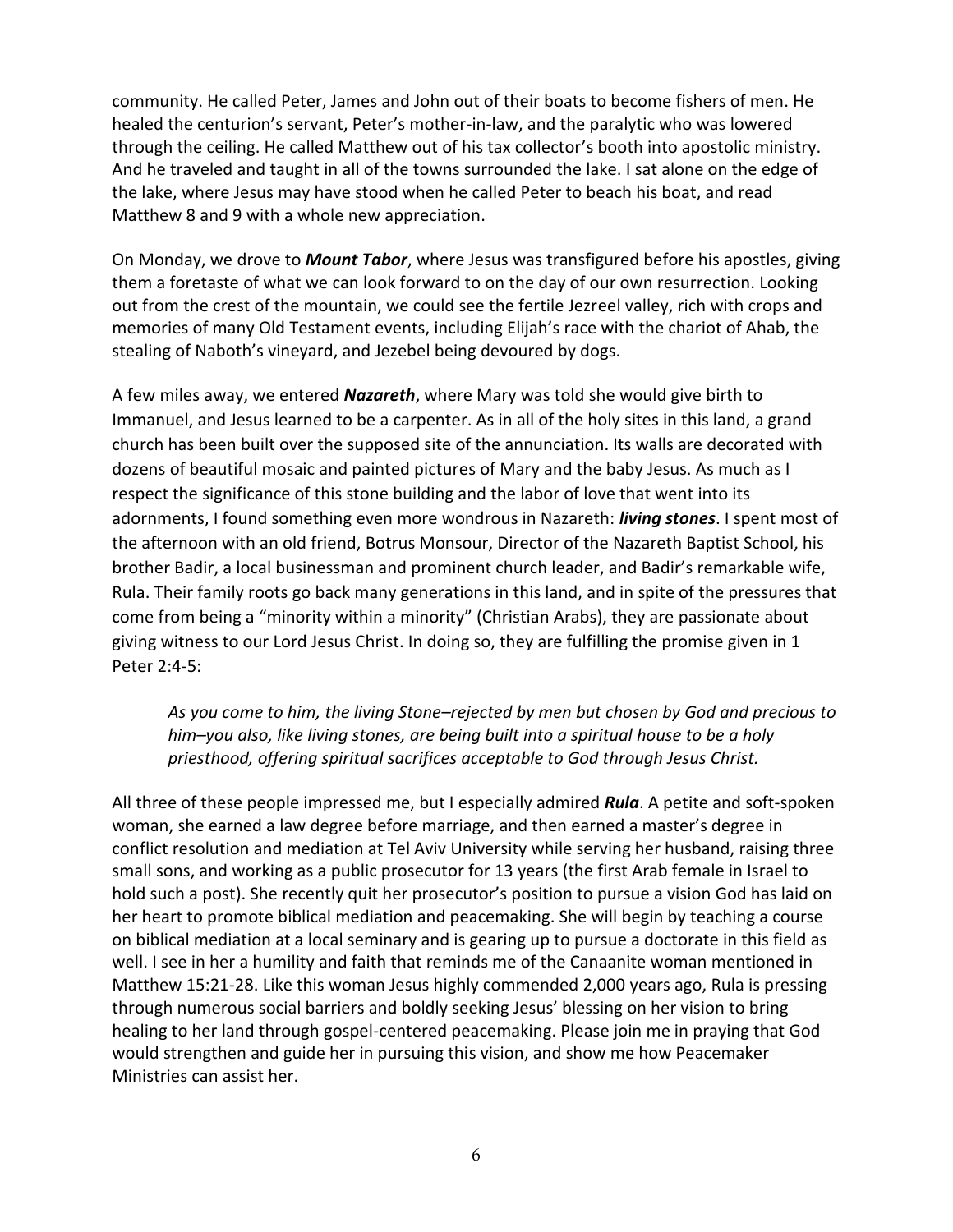On Tuesday we drove across the country to the scenic Mediterranean city of *Caesarea*. This was where God commanded Peter to extend the gospel to the Gentiles (Cornelius, Acts 10), and where Paul later spent two years in prison waiting for Jewish/Roman justice to run its course (Acts 24 and 25). Much of the ruins of ancient city are still visible, hinting at a magnificent palace, full-sized hippodrome (for games and chariot races), and a theatre that could accommodate 4,000 people. The world-conquering grandeur and power of Rome was on full display in this city as Paul was brought through its gate in chains. And yet he was not the least bit intimidated. When he stood before the Jewish high priest, Roman governors Felix and Festus, and Jewish King Agrippa and Bernice, with his life literally on the line, Paul never softened his message. He consistently and boldly proclaimed Jesus Christ as the Savior and Lord of the world. May God grant the Christians in this region and us grace to be as bold as Paul whenever God grants us the opportunity to speak of the love of Christ.

## **Time in Israel (Part 2) - May 9**

We arrived in **Bethlehem** on Tuesday, May 3, and stayed in the guest house at Bethlehem Bible College for four nights. On Wednesday morning we visited **Manger Square** and the **Church of the Nativity**, reportedly the site of the cave where Jesus was born. We then spent time at the **Shepherd's Field**, contemplating what the shepherds (most of whom were probably just boys) must have felt as the angel appeared before them declaring, *"Do not be afraid. I bring you good news of great joy that will be for all the people! Today in the town of David a Savior has been born to you; he is Christ the Lord. This will be a sign to you: You will find a baby wrapped in cloths and lying in a manger."*

That afternoon we drove into **Jerusalem** and visited several historical sites. We started at the **Western Wall**, the remnant of the ancient wall that surrounded the courtyard of the Jewish Temple. Hundreds of people crowded the square, some wearing Orthodox caps and shawls, others in western shorts, and still others in Israeli military uniforms. We moved on to the **Garden of Gethsemane**, where our Lord agonized in prayer before his ordeal on our behalf. We then walked the narrow alleys of the **Via Dolorosa**, where Jesus carried his cross, finally aided by Simon of Cyrene (the exact course is disputed).



Instead of going to the churches built near the traditionally accepted site of Calvary, we went to the more recently discovered (1883) **Garden Tomb**. This area lies just outside the city wall and includes a rocky cliff that looks like a skull, an enormous underground cistern (needed to water a garden), and a tomb that matches the description given in Scripture. No one can prove which of the various sites is the place of our Lord's death and burial. Nonetheless, this particular location gives one a sense of what our Lord's surroundings were at that time, and provided a place of sober meditation on his supreme act of love and sacrifice for us. Our group was given a small alcove for a time of devotions, during which Ray Cureton, the pastor in our group, gave a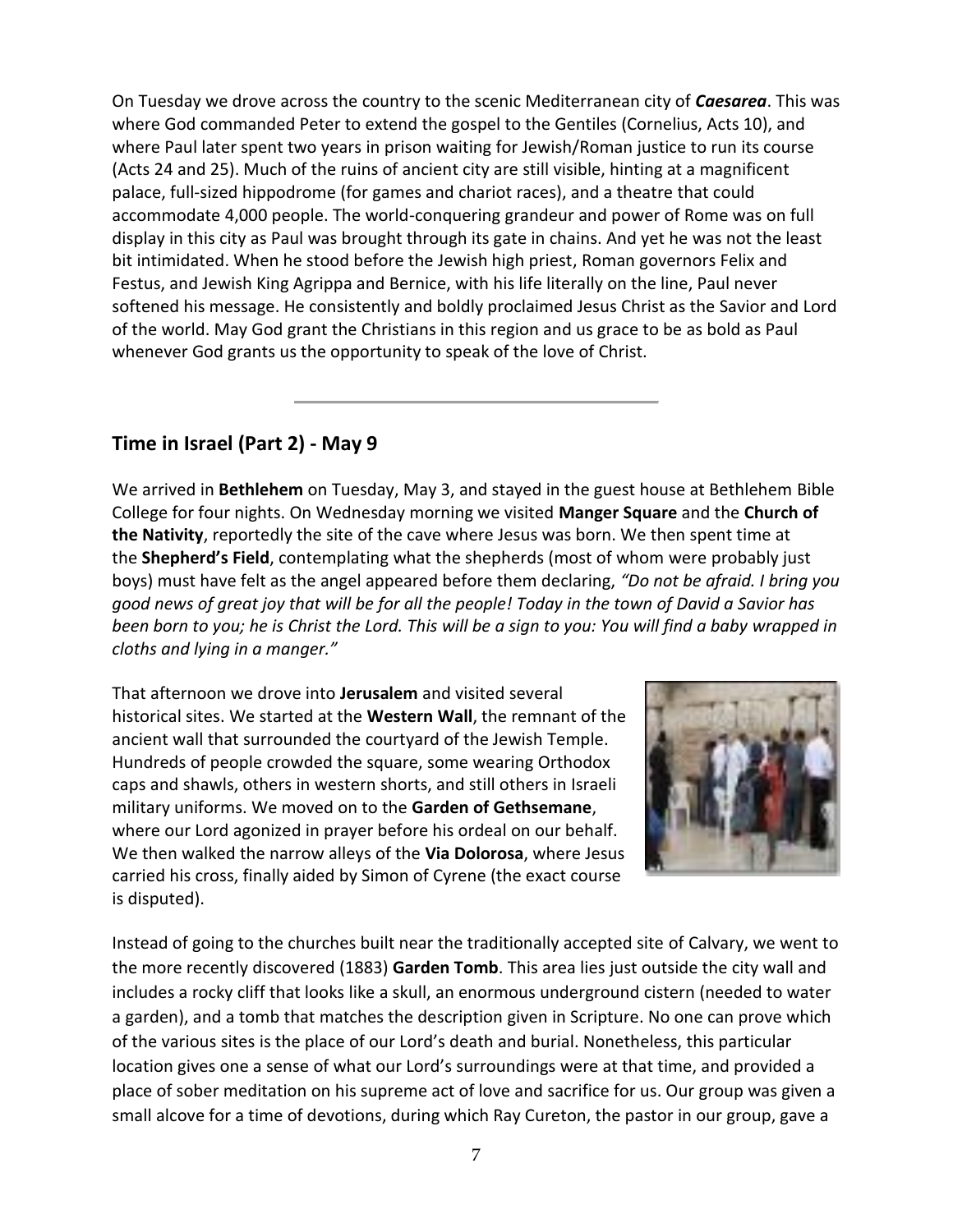dramatic reenactment of how Peter might have described his betrayal of Christ, and his gracious restoration. We concluded our time in the garden with another meaningful communion service.



As I reflected on the many historic sites we had visited in the last few days, and the ongoing struggle by three world religions to retain access to these locations, I gained a new perspective on what makes this place "holy." As special as this land is because of its place in the unfolding of God's redemption plan, to me it is not so much the "Holy Land" as it is "*the Land where the Holy One walked."* And as special as that is, I find greater joy in knowing that he is now living and working and advancing his

kingdom through millions of people who call on his name, whether they walk the mountainous lands of Peru, the hot jungles of the Congo, or the crowded streets of Beijing. He is alive! And his kingdom covers the whole earth, encompassing people from every tribe and tongue. Praise be to his name!

Thursday morning I had the privilege of a giving a **message on biblical peacemaking** to the faculty, staff, and students of Bethlehem Bible College. Although we come from very different cultures and experiences, their smiles and laughter told me they related to the everyday conflict examples I used from my personal life and my experience as a mediator. I had many delightful talks with various individuals during the four days we stayed at the college's guest house. They taught me much about the history, struggles, and hopes of the Palestinians in the West Bank (which includes Bethlehem). Although the city is surrounded by a 30′ wall and struggling to survive economically, all of the people I met at the college, in restaurants, and on the street were gracious and friendly. During each of the four evenings, I walked around town getting a sense of the community, sometimes talking with young men from the local refugee camps, whose demeanor did not change a bit even when they learned I'm an American. I felt safe no matter where I was.

My heart aches over the tensions and divisions that plague this country, and I am looking forward to returning next March to speak at the second **"Christ at the Checkpoint"** conference. The sponsors' hope is to bring together many different speakers and perspectives on the historical, religious, and political conflicts that need to be resolved in order to restore God's shalom to this unique land. I have a lot of studying, praying, and thinking to do in order to contribute in a meaningful way. Please pray for me and this conference. I am eager to expand my understanding and love for the people who live here.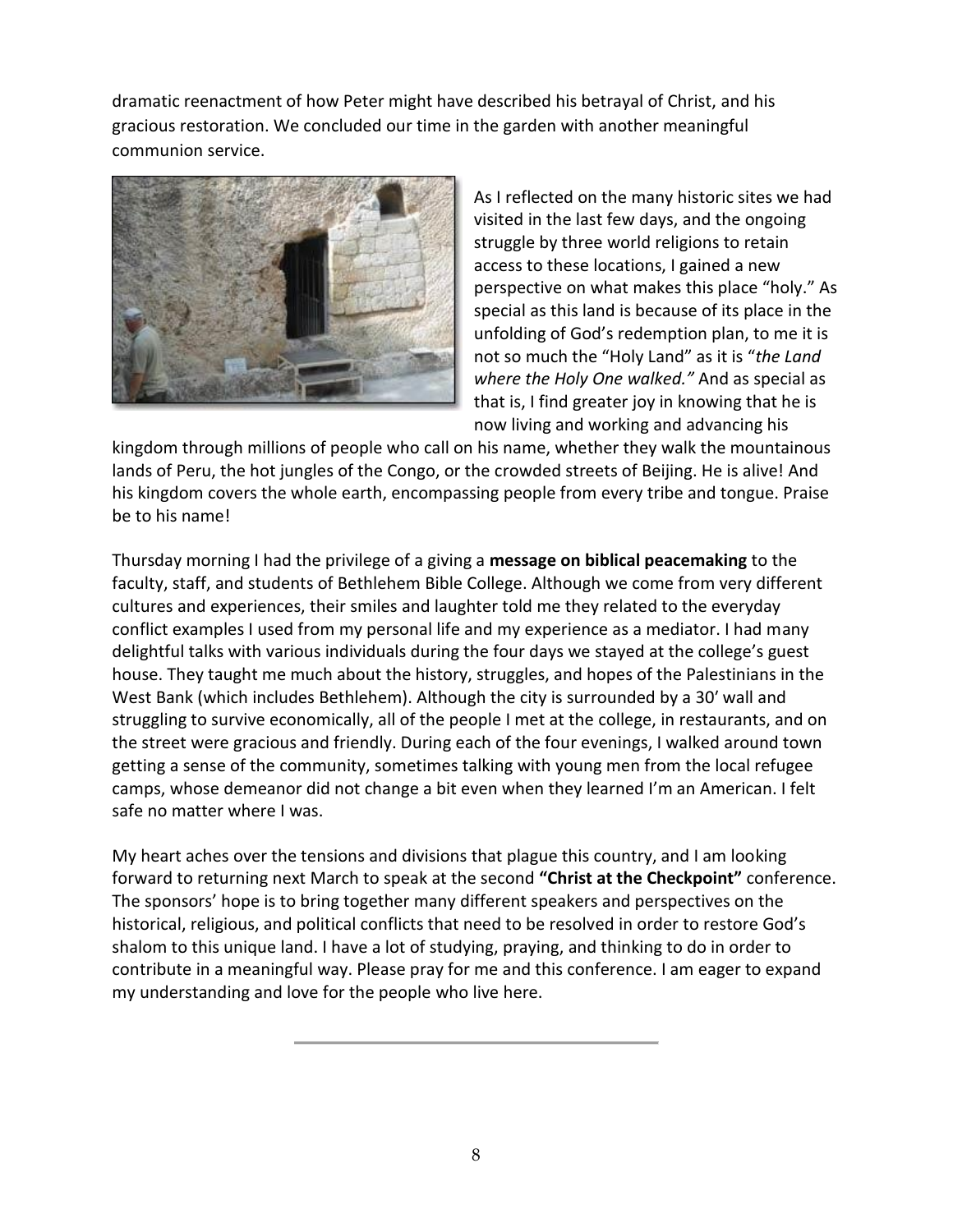## **In the Judean Wilderness - May 10**

After my talk at the college on Thursday, we headed east into the *Judean Wilderness* on a new highway designed to link Amman with Tel Aviv, giving Jordan access to the Mediterranean Sea (fruit of the good relationship between Israel and Jordan). When they say "wilderness" they mean "wilderness." Miles and miles of sweltering dessert without a bush or blade of grass. This was where our Lord fasted for forty days and was tempted by Satan. Unlike the first Adam, whose every need was met in the garden, Jesus, who was lonely, starved, and thirsty, withstood the test, perfecting an obedience that has been credited to all who trust in him.

We passed through *Jericho*, a green oasis in the dessert, thanks to a spring flowing from the nearby mountains. Looking to the east, we saw Mount Nebo, where we stood just a few days ago looking down on the Jordan Valley just as Moses did centuries ago.

Within the hour, we arrived at *Qumran*, where 972 texts from the Bible and other extra-biblical documents were found in eleven different caves between 1947 and 1956. Forty percent of the scrolls are copies of texts from the Bible, and date from 150 to 70 B.C. They confirm how God has maintained the accuracy of Holy Scripture for century upon century.

We then drove further south and took a cable car to the top of *Masada*, a 1,300-foot high plateau next to the Dead Sea that housed one of the many palaces built by Herod the Great. During the first Jewish-Roman War (66-73 A.D), the last of the Jewish rebels fled to this fortress to avoid Roman capture. They were besieged for months by the Tenth Roman Legion, which built a dirt ramp up to the western wall (300 feet above the adjacent hills), which they assaulted with a tower and battering ram. Realizing that they would be overcome in the morning, the 960 Jewish rebels in the fortress killed themselves (with the men killing their own wives and children) rather than come under the



torture and slavery of the Romans. In memory of their bravery, all members of the Israel Defense Forces are sworn in on the top of Masada, repeating the declaration, "Masada shall not fall again." I prayed that God would help me to understand a people whose lives have been shaped by so many centuries of oppression and adversity.

Our last planned stop on our tour was the *Dead Sea,* a popular resort area at the south end of the Jordan Valley. Donning our swimsuits, we waded out into the opaque waters, where dozens of people where covering themselves in the mud that is supposed to have medicinal benefits (some people stay at local spas, covered daily in mud, for three or four weeks). I passed on the mud, but enjoyed floating around, high in the water due to its density.

Friday was a day to relax, catch up on email, do laundry, and wander the shops in Bethlehem. *Jeannine and Ken Krushas***,** a delightful couple in our group who run a bed-andbreakfast near Boston, MA (which has been commended by Martha Stewart, [www.OnCranberryPond.com\)](http://www.oncranberrypond.com/), joined me and our new friend from the college, Samar,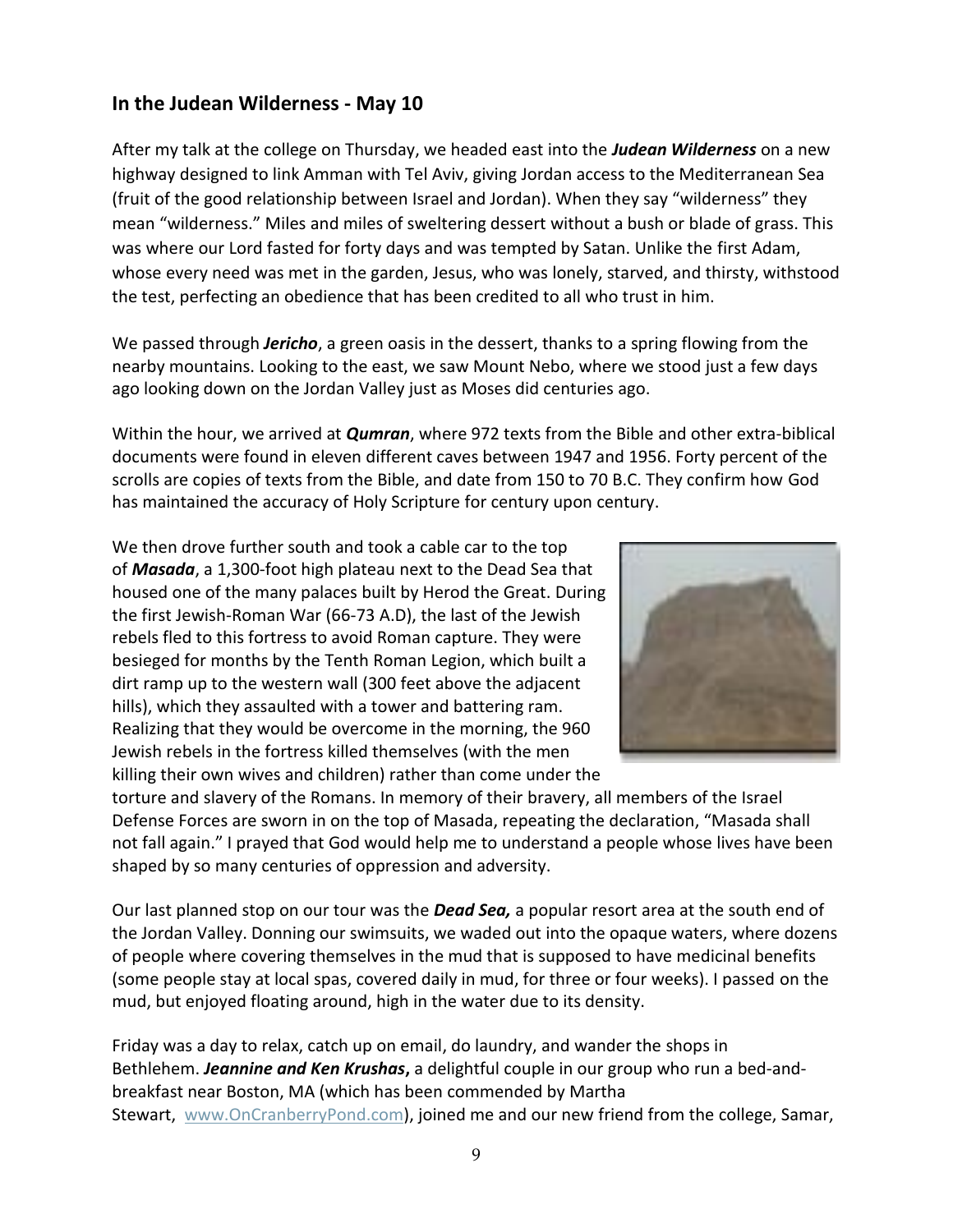

in searching out bargains we could take home to friends and family. Jeannine and I kidded each other mercilessly throughout our ten days together … and it took me that long to realize that "Yea, Yea" is simply a Massachusetts version of "Verily, I say unto you." When we part ways, I'll miss her and her teddy-bear-friendly husband, Ken, as well as Pastor Ray, Barbara, and our unflappable tour guide, Manfred, at least until our next adventure.

I have a lot to sort through, digest, and ponder in the days ahead. So many preconceptions have been toppled, so many mental pictures have been repainted in far more vivid colors. I pray all of

this will lead to a deeper walk with my Lord and a great passion to be an instrument of his peace wherever he chooses to send me.

Lord willing, my next report will come to you from Egypt, where Chip Zimmer and I are scheduled to spend three days speaking at a conference of leaders from the Anglican, Coptic Orthodox, Evangelical, and Roman Catholic Churches. May God give us wisdom and creativity to advance his kingdom in the "Land of the Pharaohs."

## **Ending the Journey in Egypt - May 13**

What a trip this has been! Although the news has been full of stories of demonstrations, violence, and burning churches in the Middle East, I have spent three weeks *safely* getting to know some of the most wonderful Christians I've ever met. Believers here in *Egypt* are certainly concerned about the turmoil that surrounds them, but they are also confident in God's protection and His plans to use these events to advance his kingdom. The following is an account of what Chip Zimmer, our VP of Global Ministries, and I experienced in Egypt.

I arrived in Egypt on Saturday evening, and joined Chip, who had flown in the day before. We were hosted by Dr. Mouneer Anis, the Anglican Bishop of Egypt and Archbishop of Jerusalem and the Middle East. After worshipping at All Saints Cathedral on Sunday, Dr. Mouneer's chaplain, Rev. Drew Schmotzer, drove us to the beautiful Coptic Orthodox Anafora Retreat Center north of Cairo, stopping on the way to visit St. Macarius Monastery, one of the oldest Orthodox monasteries in Egypt.



We had come to hold a three-day peacemaking conference starting Monday with leaders of the Anglican, Orthodox, Evangelical, and Roman Catholic Churches in Egypt. Tragically, Sunday evening turned *violent in Cairo*. Demonstrations incited by Islamic extremists resulted in the burning of two Orthodox churches, the death of twelve people, and the injury of another 250.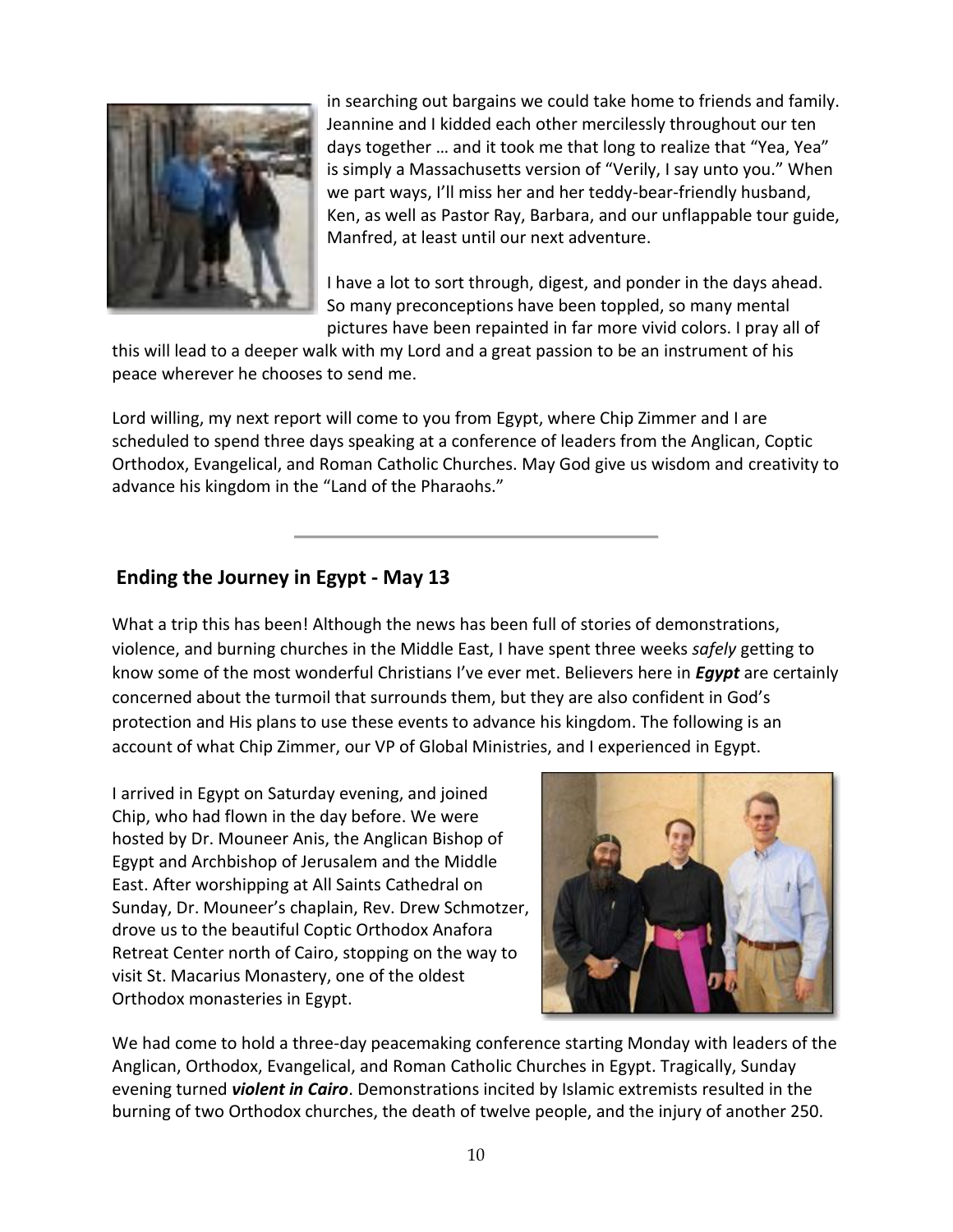(One of those killed was a guard at a church who, with a knife at his throat, refused to renounce Christ.) Fearing that the violence might spread, Dr. Mouneer and many of the other denominational leaders were compelled to stay in Cairo and meet with Muslim leaders to investigate the church burnings and issue a joint declaration condemning the violence. Thankfully, the crowds dispersed and no further demonstrations occurred during our visit.



These events delayed many leaders' arrival at the meeting and kept some in Cairo all week. Even so, we *began our teaching Monday morning* with twenty-five Anglican leaders and one Roman Catholic lay woman, and were joined later by Dr. Mouneer, a Roman Catholic priest (who is the communications director for the Catholic Church), and a woman from his church. These brothers and sisters gave Chip and me three of the most stimulating and rewarding days of training I've ever experienced.

Three excellent translators took turns converting everything Chip and I taught into Arabic. Wanting to contextualize the material, we had prepared three detailed case studies. All that we taught we applied to these three scenarios. We were delighted with the level of engagement of the entire group. Beginning with the first session, they jumped wholeheartedly into the case studies, freely sharing their thoughts, questions, and wisdom. We learned a great deal from them about conflict resolution in Arabic culture and how we can adapt our resources and training to be of value to the church in this country. Chip and I are deeply grateful to God, and can't adequately thank our families and friends for praying for us. We are already discussing plans to bring another training team back to build on the work we did this week.

On Thursday, Chip and I visited the *Great Pyramids* of Egypt, which are the only remaining members of the "Seven Wonders of the World." Incredible structures! Our guide told us that the revolution has drastically cut tourism to Egypt. The pyramids are normally surrounded by thousands of tourists. When we were there, we saw no more than 30 or 40 at a time. My heart went out to the dozens of guides, vendors, and camel drivers who approached us hoping to earn a little income to take home to their families. It grieved me to think the great toll recent events have taken on thousands of innocent people who just want to live normal lives.

We drove back through *Tahrir Square* in Cairo, which was peaceful, filled with normal traffic. Nearby, we saw the burned-out high rise building owned by one of the former president's sons. Anger against the president and his family has been building for 30 years, and I suspect that it has not yet been fully vented.

We then went to the *Evangelical Theological Seminary* (ETSC) and enjoyed a lunch with its president, Dr. Atef Gendy, who shared his